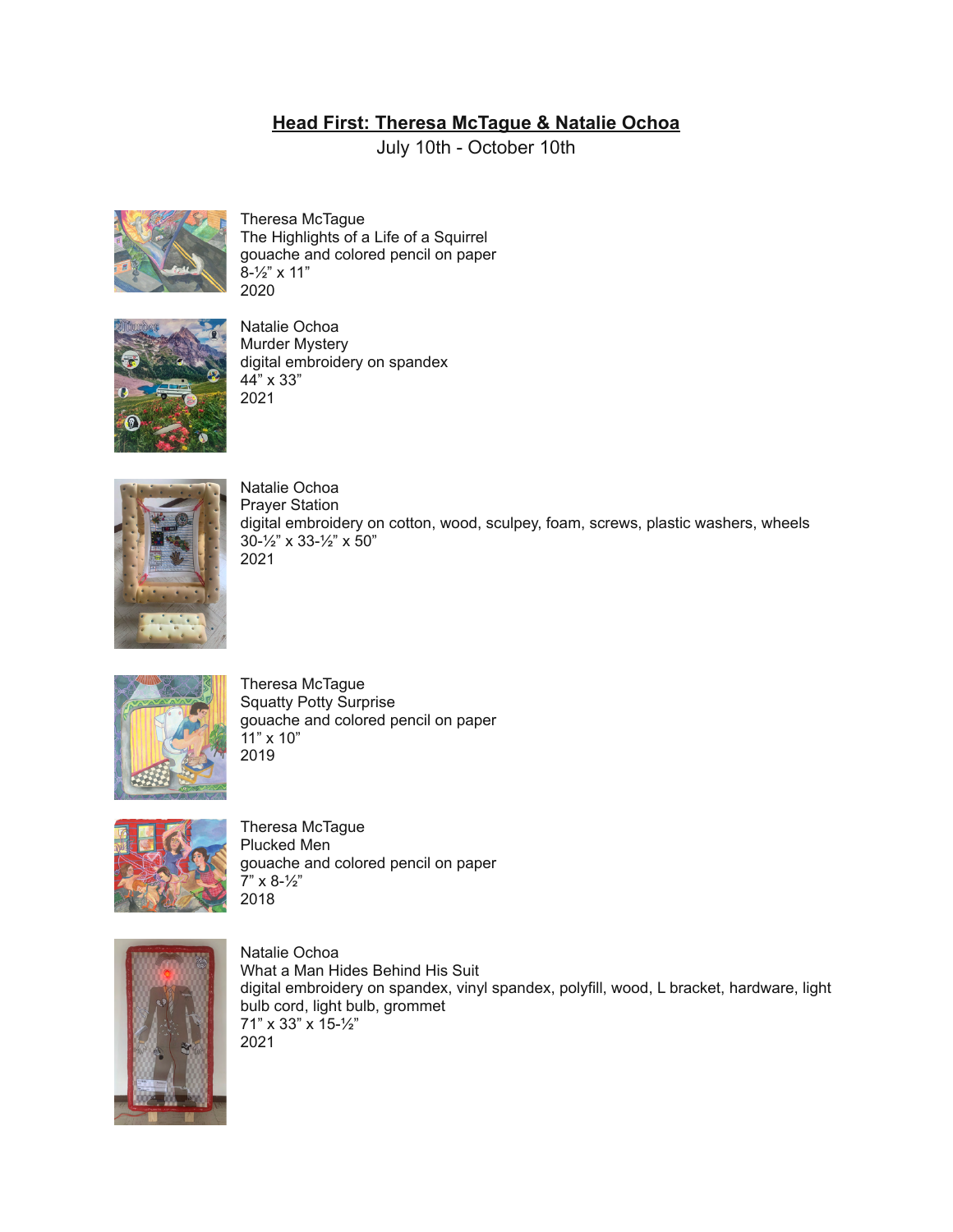

Natalie Ochoa First Cell Phone digital embroidery on vinyl spandex, cotton fabric, polyfill, wood, hardware 33" x 28" x 42-½" 2021



Theresa McTague Minivan Hide Away gouache and colored pencil on paper 12" x 11" 2016



Natalie Ochoa Sueño Con Los Ojos Abiertos digital embroidery on cotton fabric, paint, glitter, grommets 45" x 47" 2021



Theresa McTague Bikini Ride gouache and colored pencil on paper 8" x 8" 2018



Theresa McTague Cheeto Cock Dream gouache and colored pencil on paper 11-¾" x 10" 2016



Theresa McTague Quebro gouache and colored pencil on paper 8-¼" x 12" 2017



Natalie Ochoa Set Up For Success cotton, mesh, rocking chair, foam, polyfill, thread, cardboard, buttons, wire, seat belt 43" x 30-¼" x 34" 2021